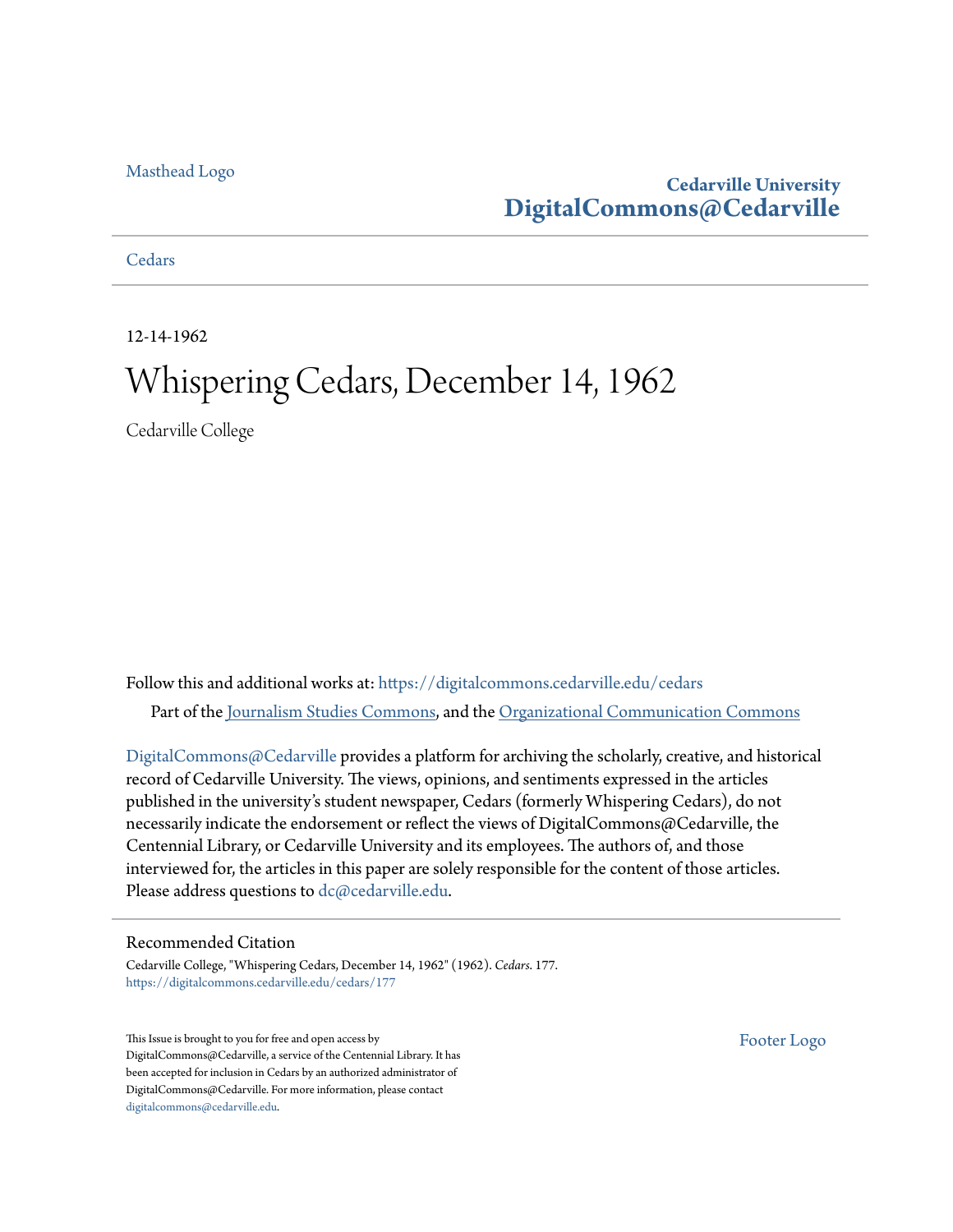# A Student Publication of Cedarville College **WHISPERING CEDARS**

Vol. VIII December 14, 1962 No. 6

#### NINETEEN STUDENTS MAKE DEAN 'S HONOR LIST

The highest academic honor it is possible for a student to attain at Cedarville until final awards are announced at commencement is to be included on the Dean's Honor List. Only a small percentage of our Cedarville students receive grades high enough to qualify for this honor. The requirements for the Dean's HonorList are as follows:

(1) A student must have an average of 3. 5 grade points.

(2) A student must have no grade lower than a "B, "

(3) A student must complete every course he is taking by the time that grades are turned in by the faculty. Any grade of "Incomplete" will exclude a student from candidacy for the Dean's Honor List.

Following is a list of students who received this honor for the first nine weeks of the 1962-63 school year:

| Bob Fidler    | 4.00 |
|---------------|------|
| Eugene Wallis | 4.00 |
| Dave Warren   | 4.00 |
| Nancy Buerer  | 3.81 |
| Susan Martin  | 3.78 |
| Lynne Cayton  | 3.77 |
|               |      |

<sup>(</sup>continued on page 4)

CHURCHES PLEDGE \$40,000 TO MEET ENDOWMENT NEEDED FOR TEACHER EDUCATION

Meeting the endowment requirement set up by the State Board of Education is one of the biggest problems in obtaining teacher certification at Cedarville College.

The requirement for a college our size is \$500,000 or an amount contributed annually by some church or denominational board of 5 per cent of the endowment, \$25, 000,

In order to meet the second alternative, President Jeremiah has asked our supporting churches to prepare statements showing their intent to continue financial support of the College. More than one hundred churches have replied, and the total amount budgeted is approximately \$40, 000,

The administration is now in the process of preparing an application to the State Board of Education utilizing these statements from our churches. No one should assume that the State Board will act favorably on this application, Fine points of the law will be involved, and the final decision might rest on the State attorney general's approval. The results of this application will not be known until Spring.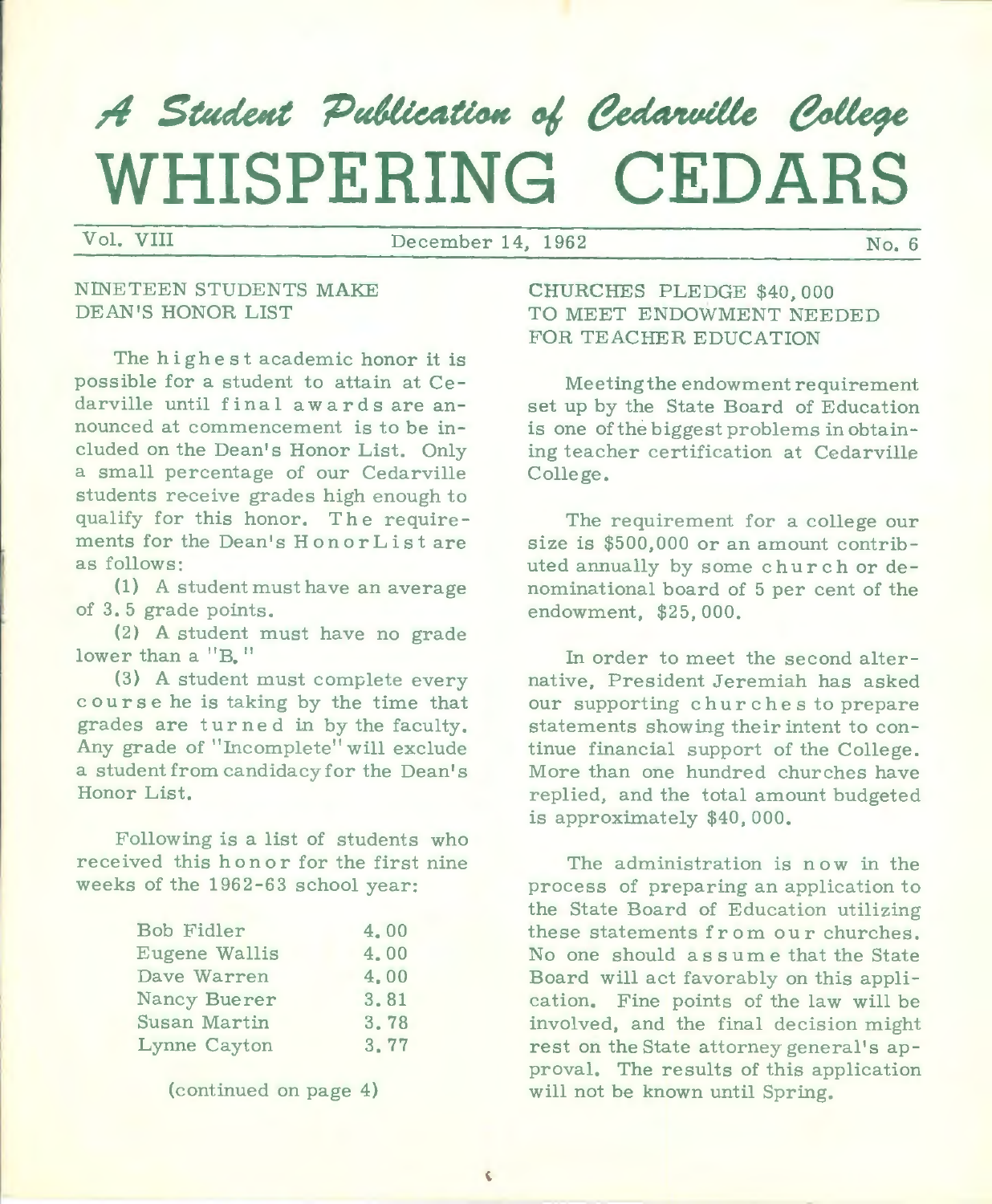#### EDITORIAL

#### WHERE DO WE DRAW THE LINE?

How does one determine who should be accepted and who should be refused admittance to an institution of higher learning? Now that the war babies have grown up and are seeking admittance to colleges throughout the nation, where is the line of demarcation as far as accepting prospective students applying to these colleges and universities? Is it fair to the individual and/ or to the institution, to offer higher education to one who will probably not be able to meet the pace required? These are all questions that come to one's mind when approached with the situation as it is today.

It has been said that everyone should have the right to try and, therefore , should not be refused admittance to an institution of higher learning. But, how long should these students be given an opportunity to try?

Certainly it is evident that if high school has been relatively hard for <sup>a</sup> student, college is going to be even harder. Why, then, do these students, and even their parents, insist that they are going to college? If his high school re c ords and tests indicate a lack of ability, would it not be better for both student and parent alike if he chose some occupation which did not require a college education. By sending a student to college who is deficient scholastically, it would seem that the student is was ting both his time and his parents' money only to receive comparatively nothing in return.

I ask you the question, "How liberal

should our admissions policybe?'' .Just because Cedarville is a Christian school, does this warrant accepting everyone who applies? A great number of other colleges and universities are very selective in their admissions and therefore do not have a great many "flunkies." This problem of admissions is not new and is being handled in many different ways in various institutions.

Schools are putting out a great deal of money in order to educate these stu dents. If the students themselves are not willing to do all they can and use what has been given to them, then why continue to keep these students. Are colleges obligated to allow them to stay and prevent someone else from attending?

I think every student attending Cedarville College should realize that by coming here he is utilizing money that has been given for the Lord's work and also using the Lord's time. Is it right for him to waste valuable money and time simply because he decides he wants a good time? Haven't our faculty members made a sacrifice in order Ä

(continued on page 3)

#### STAFF

Editor . . . . . . . . Beverly Woods Business Manager . . . . Ellis Howard Art Editor • . . . . . . Rich Davidson Feature Editor . . . . . . Sally Bender Sports Editor . . . . . . .. Bob Fidler Reporter-In-Chief . . . . . . Pat Micka Copy Reader . . . . . . Nancy Smith

Adviser.......R.T. McIntosh

2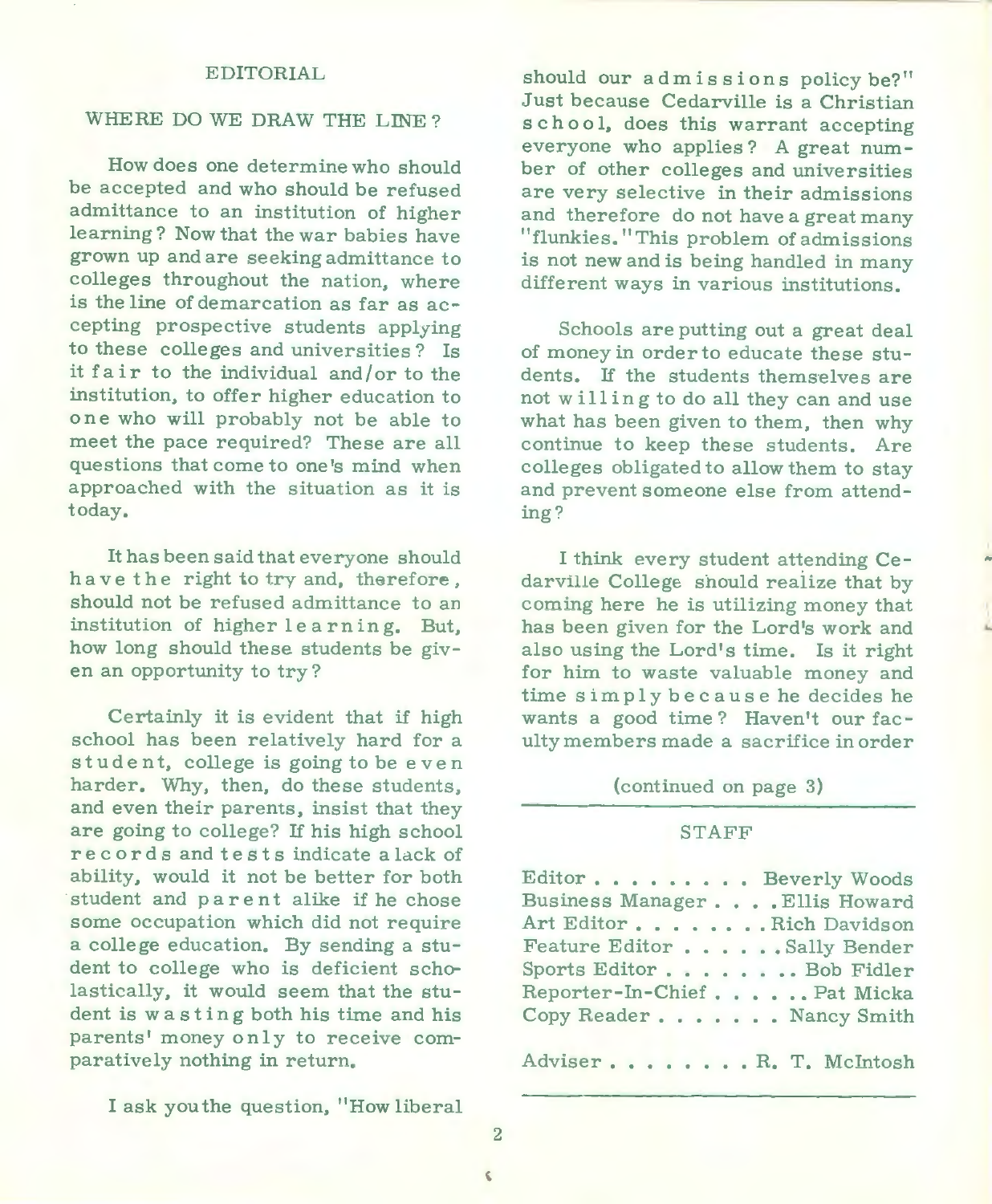#### EDITORIAL (continued from page 2)

to help us further our education? We then have an obligation to them to do our be st and use to the be st of our ability what the Lord has given to us. It is time some of our students wake up to the fact that they are not here for a good time, but that they are here to learn something that they can use in their future service for both the Lord and themselves.

Cedarville College is in a sense no different from these other institutions of higher learning which are making higher education a little harder to get than it used to be. Possibly this is the answer and by doing this students will then realize the worth of a college education and also realize that college is not the place to come to have a good time on someone else's money and time.

#### STUDENT OPINION POLL

"Do you feel there is room for criticism of the rules or administration in a Christian school?"

- Sue Geyser: Yes, no person is perfect. Cooperative effort can be very beneficial.
- Dave Perry: Yes, if carried out through correct channels. Students should be able to voice their opinions.
- Dorinda Bush: Yes, constructive criticism is good in anything.
- Bill Riter: Yes, it should be voiced through the Student Council.
- Jody Ronk: Definitely, without criticism there is no improvement. It should be constructive.

#### WATER POLLUTION INCREASES IN THE UNITED STATES

 $\overline{\phantom{a}}$ 

For want of a glass of clear water, the continent that heard Niagara's restless roar and sang of the mighty Mississippi and the wide Missouri and drew its life blood from the Great Lakes, holding more than one-third of the w or  $1 d's$  freshwater supply-that continent, that civilization c ould die of thirst.

President Kennedy has c a 11 e d the pollution situation" a national dis grace:' and it "has reached alarming proportions." His opinion is strongly supported by legislators, the United States surge on general, and Public Health Service scientists across our country.

A housewife on Long Island draws a glass of water with an oily, fishy taste and a two-inch head of froth. Towns along the· Animas River in Colorado and New Mexico found that their drinking water contains 40 to 160 per cent more than maximum safety levels of radioactivity. An outbreak of hepa itis has been traced to clams dug along

(continued on page 4)

- Jon Barker: Yes, even though the administrators are Christians, they are still human.
- Dave Blossom: Yes, administration examines its elf and through selfcriticism has changes of policy, so students should also be allowed to improve things.
- Ron McDugle: Yes, we have a right to speak out against them. I see no reason why they should be right on everything, and we should be wrong.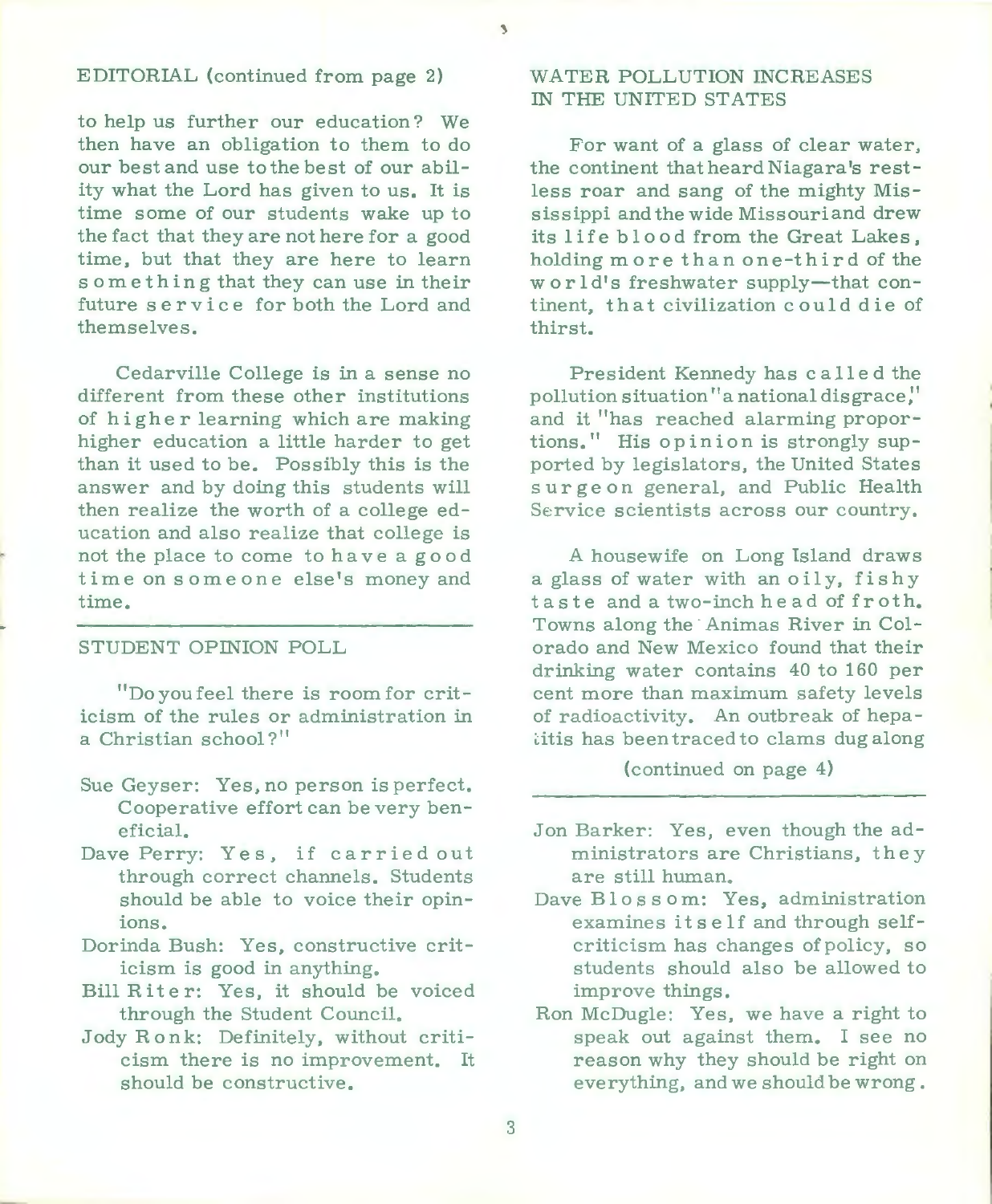#### ADMISSIONS COMMITTEE TO ATTEND CA SC CONFERENCE

Commission II of the Council for the Advancement of Small Colleges will hold three regional conferences this month to consider problems related to admission and attrition at its member schools. Dr. C. R. Maddox, Dr. Clifford Johnson, and Mr. Richard McIntosh will represent Cedarville at the conference to be held at the King's College on Dec. 19, 20.

In an attempt to determine why students leave college, educators from approximately twenty unaccredited schools will discuss such factors as academic failure, financial aid, student employment, counseling, testing programs, and the differences between students who finish college and those who drop out. The relationship of admission requirements to drop-out rate will also be considered.

WATER POLLUTION (continued from page 3)

the Gulf of Mexico and the coast of New Jersey and Connecticut. Rensselaer, N. Y., residents have been ordered to boil all their drinking water as the bacteria count soars in its water mains from pollution in the Hudson River. Patterson, Nutley, and Passaic, N.J., switch to emergency water reserves when the Passaic River floats up a cargo of dead fish. The verdict is poison by pollution.

Tracing an upsurge in diarrhea, intestinal disorders, and stomach sickness in different areas reveals in each case that water is the carrier. Unless

we stop poisoning ourwaterwith chemical bug killers and quick-sudsing detergents, with radioactive wastes and virus bearing slaughterhouse remains, with untreated municipal and industrial sewage, with oil-well brine and pulpmill acids and tons of silt from road and building projects-unless we reduce these and other hazardous contaminants -the curse could fall on our land in our own lifetime.

Our water supply has increased only slightly since Columbus landed here, but our population increases by leaps and bounds. By 1980, water re-use will be <sup>a</sup>necessary way of life. Water is our only re-usable resource. It can't be duplicated; it has no substitute; and it has no synthetic equivalent; but it can be used over and over again. The problem is to keep the rivers clean enough to enable this constant re-use.

Yes! the nation that Khrushchev once threatened to bury might well bury itself-ingloriously, ironically, insanely-in its very own garbage.

1

DEAN'S LIST (continued from page 1)

| Dave Gordon     | 3.75 |
|-----------------|------|
| Paul Gale       | 3.73 |
| Larry Killian   | 3.73 |
| Louise Varisco  | 3.69 |
| Eugene Ream     | 3.67 |
| Betty Wall      | 3.67 |
| Judy Hartzell   | 3.59 |
| Phil Gilmore    | 3.56 |
| Bonnie Jackson  | 3.56 |
| Shirley Otto    | 3.56 |
| Carolyn Coppock | 3.53 |
| Don Entner      | 3.50 |
| Dorothy Olsen   | 3.50 |

 $\zeta$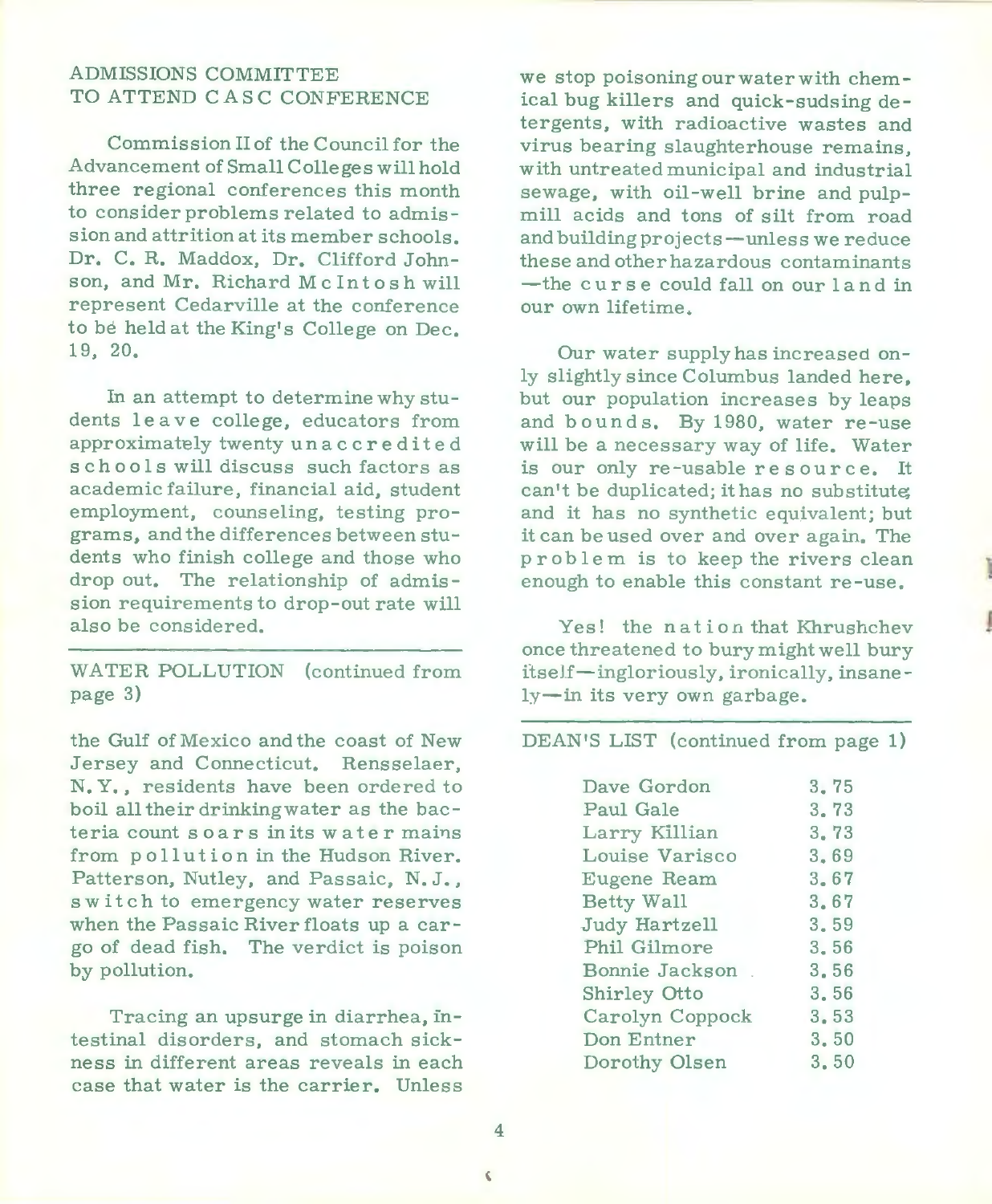#### W C D R - F  $\rm M$ 88. 1 megacycles

#### BROADCASTING SCHEDULE

#### SUNDAY

| 8:00  | Sign On - Morning Melodies | 4:15  | Afternoon Concert          |
|-------|----------------------------|-------|----------------------------|
| 9:00  | Radio Bible Class          | 5:30  | Dinner Music               |
| 9:30  | Morning Melodies           | 6:30  | Human Events               |
| 10:00 | Grace Hour - Blanchester   | 6:45  | Bev Shea Sings             |
| 10:30 | Morning Melodies           | 7:00  | Prelude - Organ and Chimes |
| 11:00 | Grace Baptist Church       | 7:30  | Temple Baptist             |
| 12:00 | Sunday Sing Time           | 8:30  | Bit of Heaven              |
| 2:00  | Unshackled                 | 9:00  | Patterns of Melody         |
| 2:30  | Afternoon Concert          | 9:15  | Sacred Strings             |
| 3:00  | Fellowship Hour            | 9:30  | Keyboard Melodies          |
| 3:30  | Afternoon Concert          | 10:45 | Moonlight Meditations      |
| 4:00  | Hymn History               | 11:00 | Weather - Sign Off         |
|       |                            |       |                            |

#### MONDAY

#### TUESDAY

| 5:00 | Sign On-Meditations in Music | 7:45  | Songs of France       |
|------|------------------------------|-------|-----------------------|
| 5:30 | Music for Dinner             | 8:00  | Music of the Masters  |
| 6:30 | News in Brief                | 9:00  | Sacred Strings        |
| 6:35 | Our Daily Bread              | 9:15  | Word and Testimony    |
| 6:45 | Student Council Report       | 9:30  | Keyboard Melodies     |
| 7:00 | Flash Back in History        | 10:30 | Bit of Heaven         |
| 7:15 | Choral Themes                | 10:45 | Moonlight Meditations |
|      |                              |       |                       |

 $7:30$  Bread of Life  $11:00$ Weather - Sign Off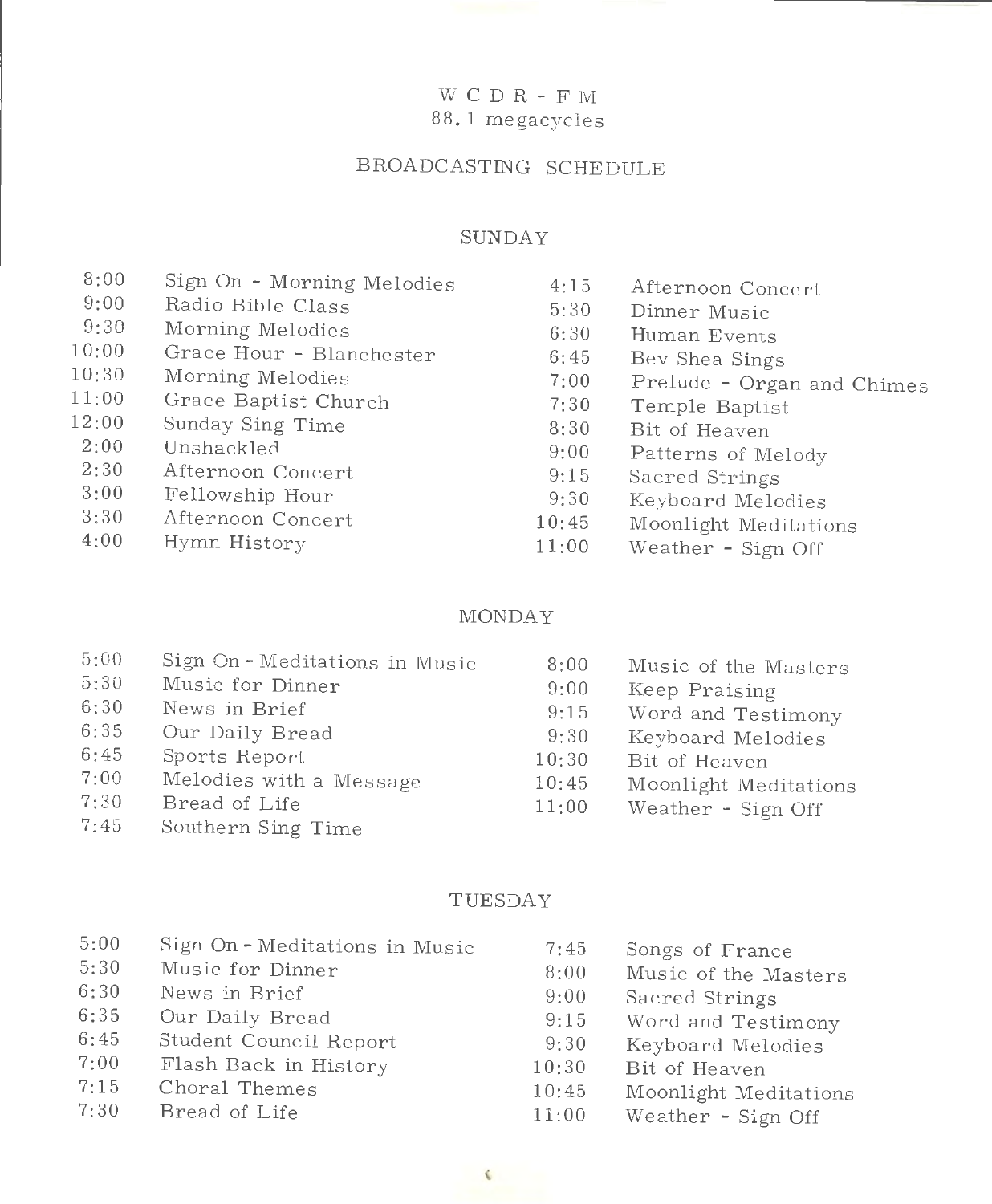#### WEDNESDAY

| 5:00 | Sign On - Meditations in Music | 7:45  | Quartet Time          |
|------|--------------------------------|-------|-----------------------|
| 5:30 | Music for Dinner               | 8:00  | Music of the Masters  |
| 6:30 | News in Brief                  | 9:00  | Keep Praising         |
| 6:35 | Our Daily Bread                | 9:15  | Word and Testimony    |
| 6:45 | Sports Report                  | 9:30  | Keyboard Melodies     |
| 7:00 | Miracles                       | 10:30 | Bit of Heaven         |
| 7:15 | Choral Themes                  | 10:45 | Moonlight Meditations |
| 7:30 | Bread of Life                  | 11:00 | Weather - Sign Off    |
|      |                                |       |                       |

#### THURSDAY

| 5:00 | Sign On - Meditations in Music | 8:00  | Music of the Masters  |
|------|--------------------------------|-------|-----------------------|
| 5:30 | Music for Dinner               | 9:00  | Sacred Strings        |
| 6:30 | News in Brief                  | 9:15  | Word and Testimony    |
| 6:35 | Our Daily Bread                | 9:30  | Keyboard Melodies     |
| 6:45 | Campus News                    | 10:30 | Bit of Heaven         |
| 7:00 | Bible Truth Hour               | 10:45 | Moonlight Meditations |
| 7:30 | Trio Time                      | 11:00 | Weather - Sign Off    |
| 7:45 | Favorite Hymns                 |       |                       |

#### FRIDAY

| Sign On - Meditations in Music | 7:45  | Kingsmen Quartet      |
|--------------------------------|-------|-----------------------|
| Music for Dinner               | 8:00  | Music of the Masters  |
| News in Brief                  | 9:00  | Keep Praising         |
| Our Daily Bread                | 9:15  | Word and Testimony    |
| Sports Report                  | 9:30  | Keyboard Melodies     |
| <b>Evening Vespers</b>         | 10:30 | Bit of Heaven         |
| Choral Themes                  | 10:45 | Moonlight Meditations |
| Bread of Life                  | 11:00 | Weather - Sign Off    |
|                                |       |                       |

#### SATURDAY

| 5:00 | Sign On - Meditations in Music | 8:30  | Music Hall            |
|------|--------------------------------|-------|-----------------------|
| 5:30 | Music for Dinner               | 9:30  | Keyboard Melodies     |
| 6:30 | World News Roundup             | 10:30 | Sacred Strings        |
| 6:45 | Local News                     | 10:45 | Moonlight Meditations |
| 7:00 | Music Hall                     | 11:00 | Weather - Sign Off    |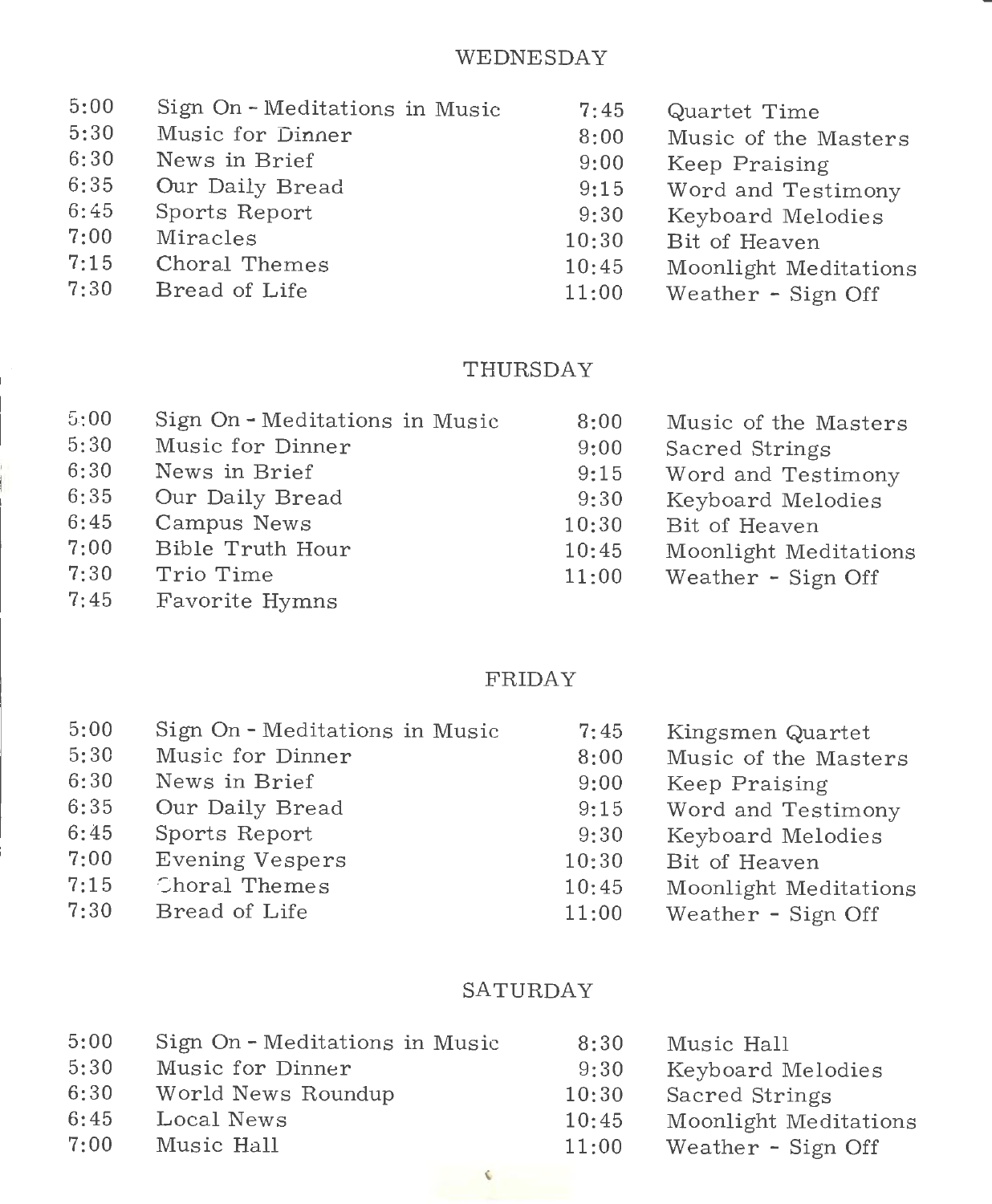#### CANTATA CLIMAXES CHRISTMAS PROGRAM

The music department of the College will present a Christmas program, Dec. 14, at 8 p.m. in Alford Auditorium.

The program will open with the Choralaires singing, "Holiday Tune," "Jingle Bells," and "I Wish You a Merry Christmas." Two of the girls trios will sing "Silver Bells," "Winter Wonderland," and "Thirty-two Feet and Eight Little Tails of White."

The band will then perform, followed by the combined choirs and Choralaires presenting "The Manger King." This is a cantata for mixed voices by Randolph Johnston. The soloists for this cantata are Elayne Howard, soprano; Judy Lach man, mezzo-soprano; Vicki Curcio, alto; George Zinn, tenor; and Mark Averitt, bass.

#### NEXT ARTIST SERIES TO BE PIANO DUO

Ruth Smith and Joe Zimmerman will present a duo-piano concert Jan. 4 at 8 p. m. in Alford Auditorium.

Mr. Zimmerman attended John Brown University and the Conservatory of Music in Cincinnati where he received his M.A. He has had a tour of duty in the Army and is now teaching at John Br own University. He is also working on his Ph. D. at Indiana University.

Miss Smith attended John Brown University and received her M.A. from the Cincinnati Conservatory. She taught at John Brown University for nine years

#### PI DELTA PLANS ACTIVITIES

 $\overline{\phantom{a}}$ 

Pi Delta, meaning "prove all things," is the campus organization which students interested in the various fields of science may join. The interests of Pi Delta members range from electronics and physics to genetics and biochemistry.

Mr. Elmore is the adviser of the group, which has recently chosen its officers for this year. Dave Trumbull was elected president; Jim Furry, vicepresident; Nancy Buerer, secretary; Dave Rifenberick, treasurer, and Paul Reno, Student Council representative.

Caring for club business and having a guest speaker or a demonstration by one of the student members comprises the program for most meetings. Thus far this year Mr. Thomson has given <sup>a</sup>talk on the recent research in DNA, the important chemical of heredity in the cell nucleus, and Paul Reno has presented a demonstration and talk on space.

Pi Delta members plan various field trips and special projects of interest for the year. Plans include the presentation of a Moody science film for the enjoyment of the entire student body.

Membership into Pi Delta is open to any student, science major or not, who has an interest in science.

before coming to Cedarville.

Miss Smith and Mr. Zimmerman have performed together at John Brown University when they were both teaching there.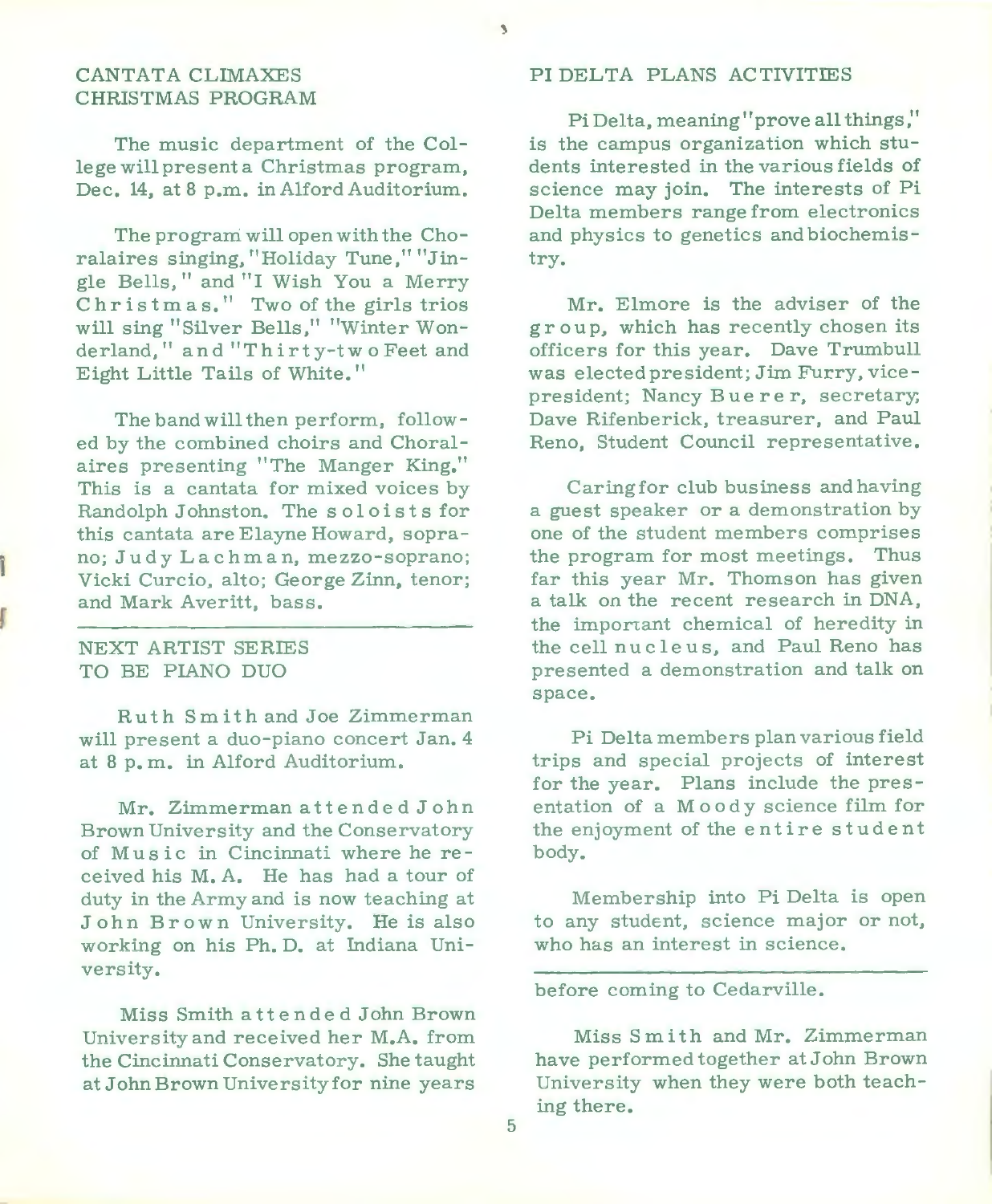#### JACKETSDUMP GRACE, EDGE TAYLOR, LOSE AT WILMINGTON

#### CEDARVILLE 82, GRACE 69

Nabbing 49 rebounds between them, Gary Walthall and Dozier Carter led Cedarville to an 82-69 win over Grace College in the opening game ofthe 1962 -63 varsity basketball season.

Walthall scored 25 points on 8 fielders· and 9 for 11 from the free-throw stripe, while pulling 22 rebounds off the boards. "Big Doze" canned 7 from the field and 2 from the charity line for 16 points.

Hot sniping by Norris Smith helped get Cedarville off to a startling 14 -0 lead early in the game, but the Yellow Jackets saw it disappear to a three point edge, 45-42, at halftime. Chet Kammerer of Grace, carrying a 21. 7 average into the game, led the Lancers on their comeback drive, scoring 10 points in the surge. Grace caught and passed the Jackets in the second half, but weren't able to hold the lead as the Cedarville club bore down and gradually built up its winning margin of 13 points. Freshman guard Jerry Olsen did a fine job in guiding the team in the later stages of the game.

Kammerer led all scorers with 27 points.

#### WILMINGTON 92, CEDARVILLE 87

Wilmington's Rex Taylor and Roger Reveal proved too much for Cedarville as they combined for 47 points to help defeat the Yellow Jackets 92-87 in the 1962-63 Mid-Ohio League opener. The loss evened the C.C. record at 1-1.

Taylor was the big gun for the Quakers in the first half as he scored 16 points, mostly on drive-in shots and short jumpers. Reveal started tamely enough with only 5 points in the first half, but he roared back with 15 big markers in the second.

The Yellow Jackets scored first on <sup>a</sup>jump-shot by Dick Spencer for their only lead of the game. Wilmington pulled ahead and stayed there for the remainder of the game, increasing their lead to as much as 10 points in the second half. Cedarville pulled within 3 points, 85-82, in the final four minutes, but were unable to overcome the stubborn Quakers.

Dave Jeremiah was high for the Jackets with 18 points, followed by Dozier Carter with 16 and Gary Walthall and Jerry Olsen with 14 each.

#### CEDARVILLE 98, TAYLOR 92

Dick Spencer, the" quiet guy" of the Yellow Jacket quintet, exploded for 41 points as Cedarville stunned Taylor 98-92.

"Spence" ,banged in 7 field goals in 7 tries early in the first half. His fine ballhawking gained possession for Cedarville time after time as he stole the ball and picked off numerous Taylor passes and loose balls.

Taylor jumped off to an early 2-0 lead, but Spencer's first field goal knotted the score. Cedarville went ahead and managed to maintain the lead

(continued on page 7)

6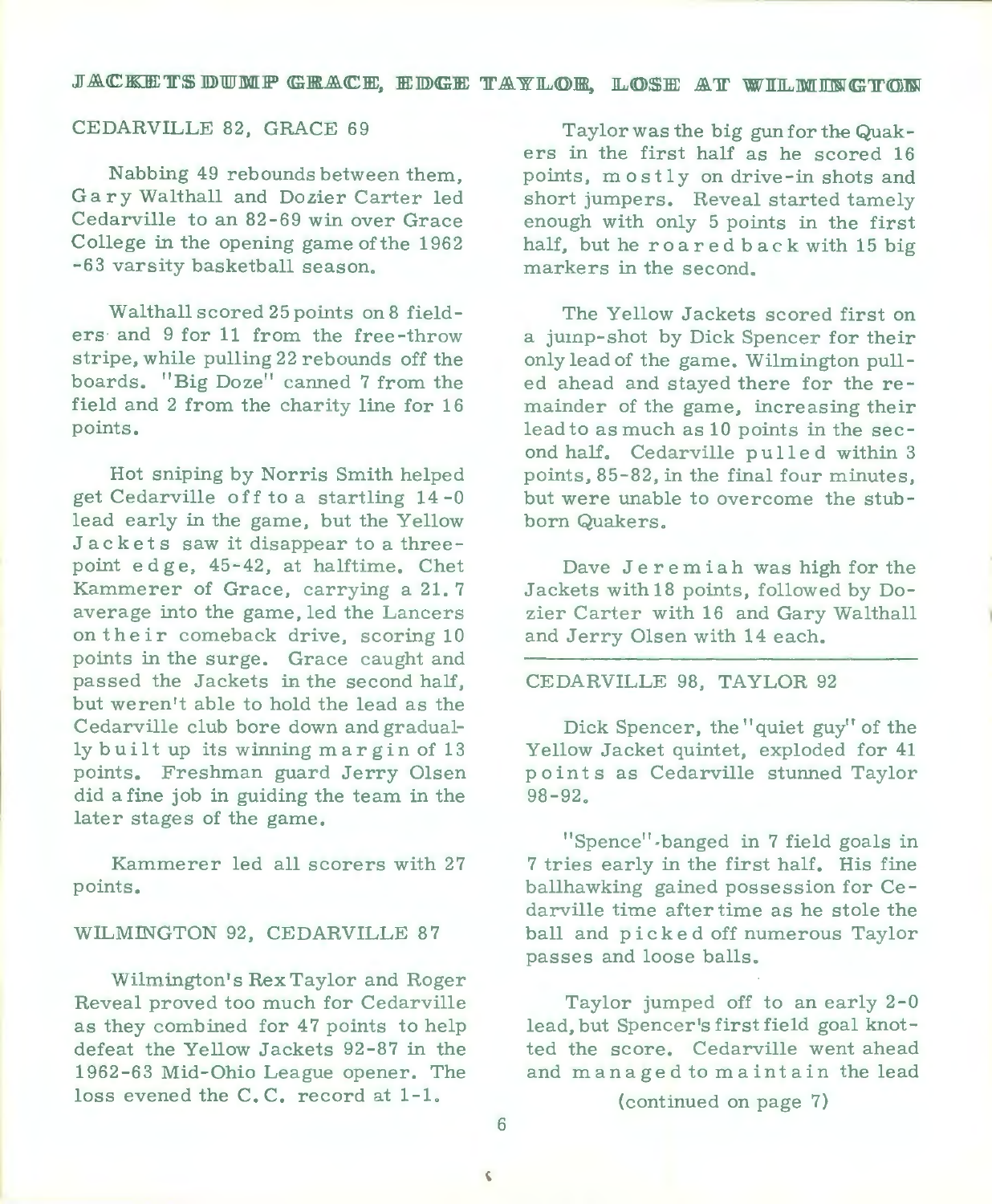#### TAYLOR (continued from page 6)

throughout the first half, leading at the intermission, 53-47.

The two clubs battled evenly in the second half. At one point the Jackets led 70-60, but a Trojan rally pu<sup>t</sup>Taylor ahead 74-73 with less than 12 minutes to play. However, the Ohioans were not to be denied as they stubbornly fought to their final 6-point advantage.

High scorer for Taylor was Larry Winterhalter with 19 points. followed by Lee Deturk witn 18. Dave Kastelein and Ed DeVries each hit for 13. Dozier Carter, Gary Walthall, and Norris Smith backed up Spencer's performance with 20, 18, and 13 points respectively.

MR. REED TAKES SEMINAR AT OSU

Students who like "project" type courses should be interested in the situation of Mr. John Reed.

Mr. Reed of the College speech department is currently taking eight credit hours at Ohio State University in the field of radio-television education in partial fulfillment of requirements for the Ph.D. inSpeech. One ofhis classes is a 5-hour seminar involving individual projects by each class member. Mr. Reed's project for the course is the programming and training of announcers for WC DR-FM. In addition to the work for the campus station, Mr. Ree d must fulfill certain reading re quirements, and must evaluate a number of radio and television programs . He is assisted in his project by Dave Jeremiah, Paul Gathany, and members of the radio-speech class.

Mr. Reed's seminar teacher is Dr. Keith J. Tyler, a top man in the field of radio-television education. Dr. Tyler will be leaving for Egypt Dec. 13 to work for the United States government as technical adviser to educational broadcasting in Egypt.

#### FROSH ELECT OFFICERS

The climax in the Freshman class elections came Monday, December 10, when the majority of the freshmen made their various ways to the polls to vote for the candidates of their choice.

Those students running for the office of president were Gene Culley, Denis Rockwell, and Charles Wilkins; and those aspiring for the office of vice president were Dorinda Bush, Ron Dew, Anne Halley, and Annette Whaley. Suzanne Lepine, LuAnn Mahanna, Loretta Taulbee, and Kathy Teeters competed for the office of class secretary, while Barbara Bieger, Charis Johnson, and Joe Stowell sought the office of treasurer. Those seeking to represent their class in Student Council were Mona Ballard, Dawn Mitch e 11, Jody Ronk, John Stockwell, and Gordon Taylor.

Each student who wished to run for class office was required to obtain <sup>a</sup> specified number of his classmates' signatures on a petition. After this it was open season on campaigning. The mark of the election board, headed by John Lawlor, had to be on each piece of publicity. The bulk of this consisted of posters, tags, and vocal persuasion.